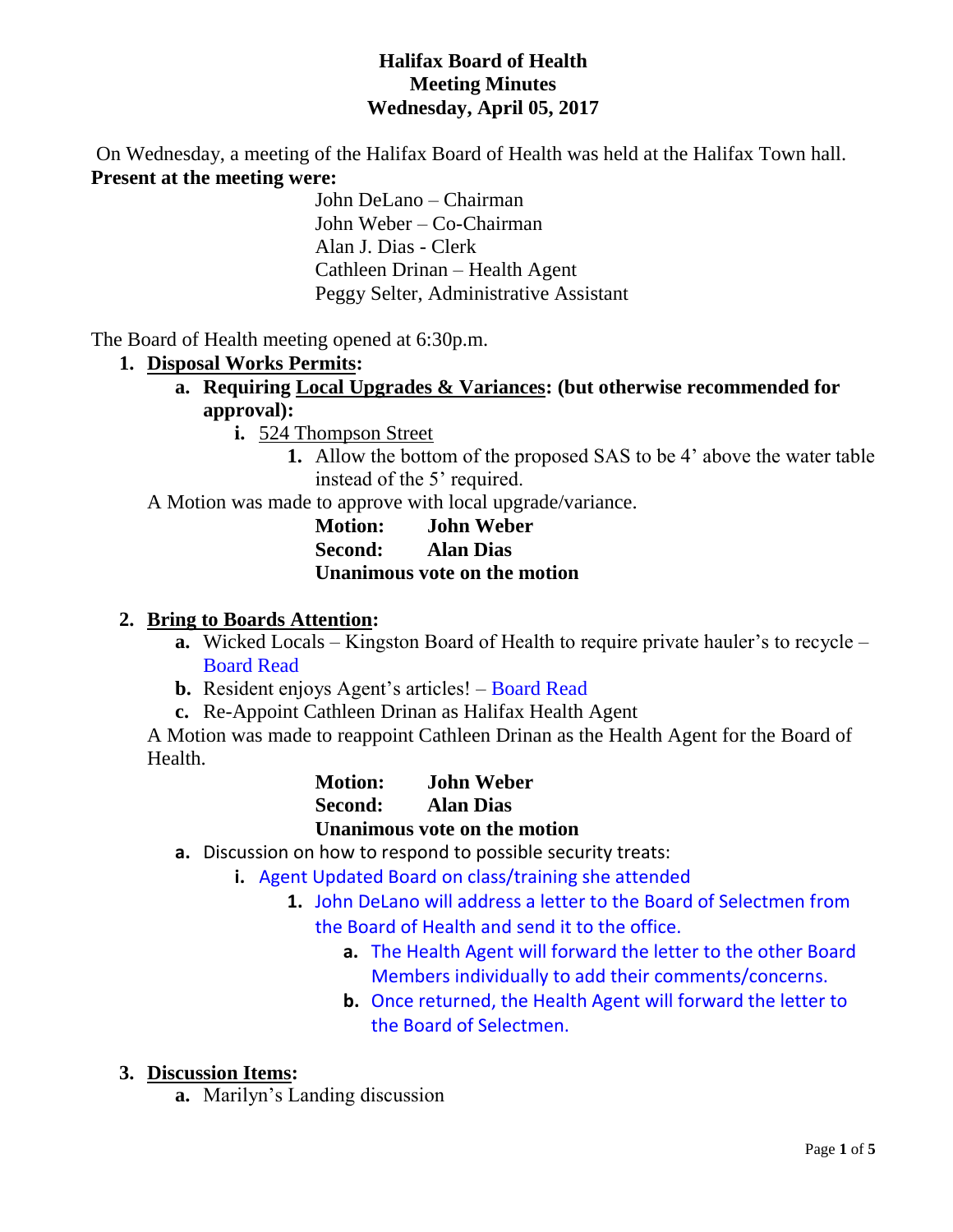- **i.** John Delano updated the Board on his meeting with Marilyn MacDonald, Operations Manager of MacDonald Industries.
- **ii.** The Board revised the non-binding letter to DEP from the Halifax Board of Health for post-closure modification with Republic Services.

A Motion was made to affirm the vote on March 15, 2017 letter of non-binding support with April 05, 2017 revisions.

| <b>Motion:</b> | <b>John Weber</b>                   |
|----------------|-------------------------------------|
| <b>Second:</b> | <b>Alan Dias</b>                    |
|                | <b>Unanimous vote on the motion</b> |

- **b.** 100 Cedar Lane Question on installer's responsibility
	- **i.** A Septic Installer's responsibility extends one (1) year after work is completed.
	- **ii.** The owner(s) can also consider putting dirt/fill on the small sink hole themselves.
- **c.** Fee Schedule Vote on new fees.
	- **i.** Board reviewed fee schedule and revised drinking well and irrigation well fees.

A Motion was made to approve fee schedule revisions/updates effective April 05, 2017.

**Motion: John Weber Second: Alan Dias Unanimous vote on the motion**

- **d.** 395 Plymouth Street Update**: –** Agent Updated Board
- **e.** 6:30pm Rubbish/Trash/Waste Regulations Hearing: The hearing opened at 6:30pm. Susan Johnston, Halifax Recycling Center, Todd Koep, Mass DEP Municipal Assistance Coordinator & David Nessralla, Noonan Waste Services were in attendance.
	- **i.** The Board agreed restaurants are still a concern and added a section to the regulation granting a waiver to commercial businesses for extended time, if needed, with a good/valid reason.
	- **ii.** The Board agreed that the previous requirement to submit customer list would no longer be a condition to the regulation.

A Motion was made to adopt the Rubbish/Trash/Waste Regulations for private hauling with editorial changes. Regulations will be published and signed at a future Board of Health meeting.

| <b>Motion:</b> | <b>John Weber</b>            |
|----------------|------------------------------|
| Second:        | <b>Alan Dias</b>             |
|                | Unanimous vote on the motion |

- **f.** 7:00pm Fieldstone Show Park: Discussion of drinking well and irrigation well water sample results. Mr. Scott Clawson & Mr. Shawn Clawson in attendance.
	- **i.** Board reviewed the current well samples taken from house drinking well #1 and field irrigation well #2 and the well photos taken at the time of sampling and previous sample results taken from the house well.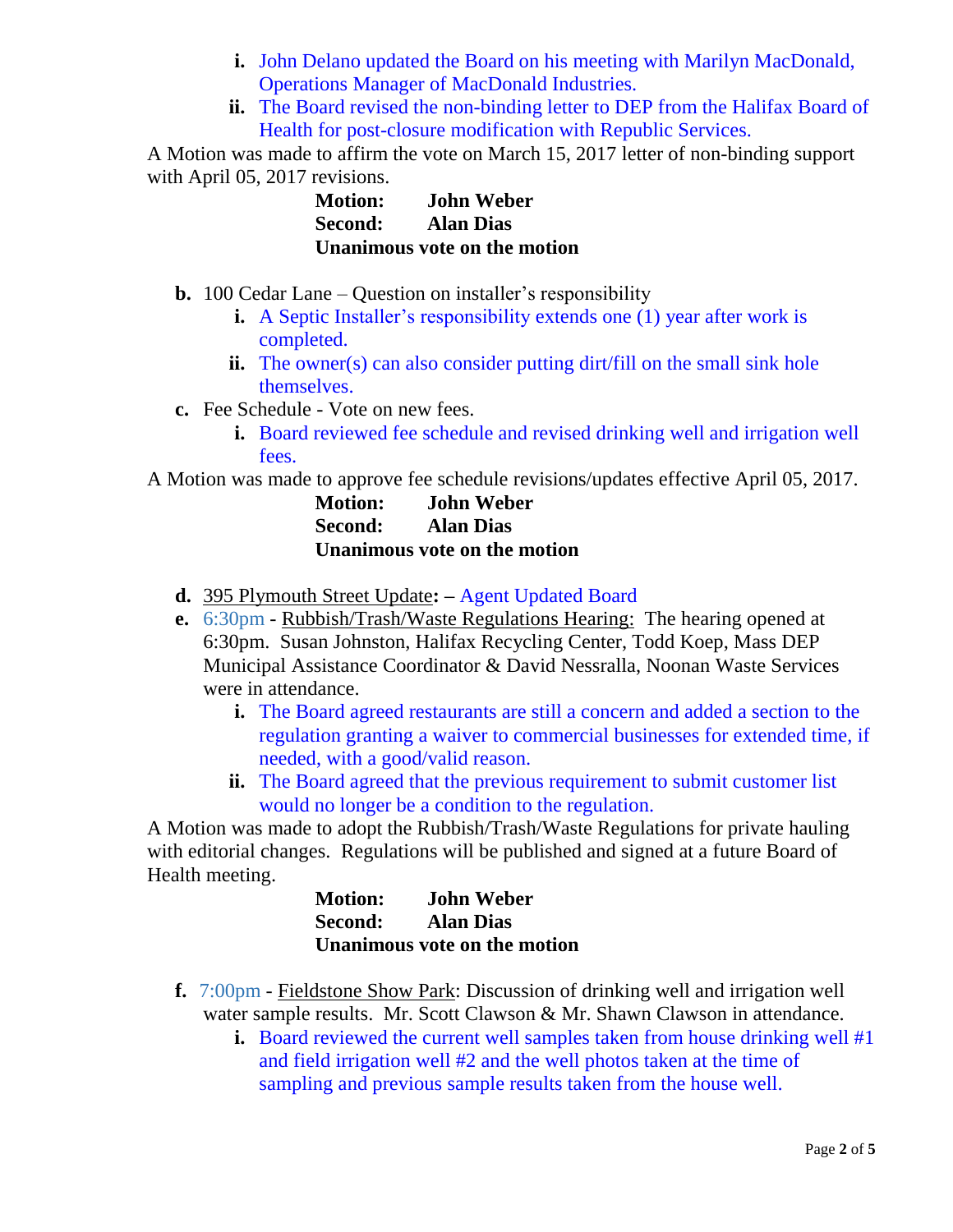- **ii.** The Board and Mr. Scott Clawson & Mr. Shawn Clawson discussed the well sample results.
	- **1.** Mr. Clawson was notified by the Lab Testing Co. that the original sample taken from house well #1 showed the presence of coliform bacteria.
	- **2.** Mr. Clawson notified the Board of Health of the results and the Lab Testing Co.'s directions on how to cleanse the well.
	- **3.** Mr. Scott Clawson stated he took a new sample of house well #1 and the result was negative.
	- **4.** Mr. Shawn Clawson stated he took a second sample of house well #1 and the result was negative.
	- **5.** Mr. Alan Dias took a third sample of house well #1 and the result was negative.
- **iii.** Board surmised that the well results appear to be consistent with previous well sample results.
- **iv.** With good information to make a responsible decision, frequency of the well sample testing will be discussed at the April 19, 2017 meeting at 6:30pm.
- **v.** The importance of vender liability insurance and hawker's & peddler's and/or promotors insurance was discussed.

A Motion was made to approve the 2017 Large Outdoor Event Permit for Fieldstone Show Park with the condition of obtaining promotors insurance.

> **Motion: John Weber Second: Alan Dias Unanimous vote on the motion**

# **g.** Permit Applications:

- **i.** Customer List
	- **1.** Remove customer list requirement from all permit application packets.
- **ii.** Liability Insurance
	- **1.** Applicants without liability insurance shall request the Board allow them to use a waiver of Liability Insurance from the homeowner/landowner.

A Motion was made to adopt a policy to require liability insurance from all applicants requesting permitting with the Board of Health.

| <b>Motion:</b> | <b>John Weber</b>            |
|----------------|------------------------------|
| Second:        | <b>Alan Dias</b>             |
|                | Unanimous vote on the motion |

- **h.** Walmart Vaccine Clinics **-** Agent Updated Board
- **i. Admin Report: -** Admin. Updated Board
	- **i.** Per Board's request, email sent on 03/17/17 to Fire & Police Chief asking if anyone from their department was attending the MIIA Training – Managing Today's Security Threats.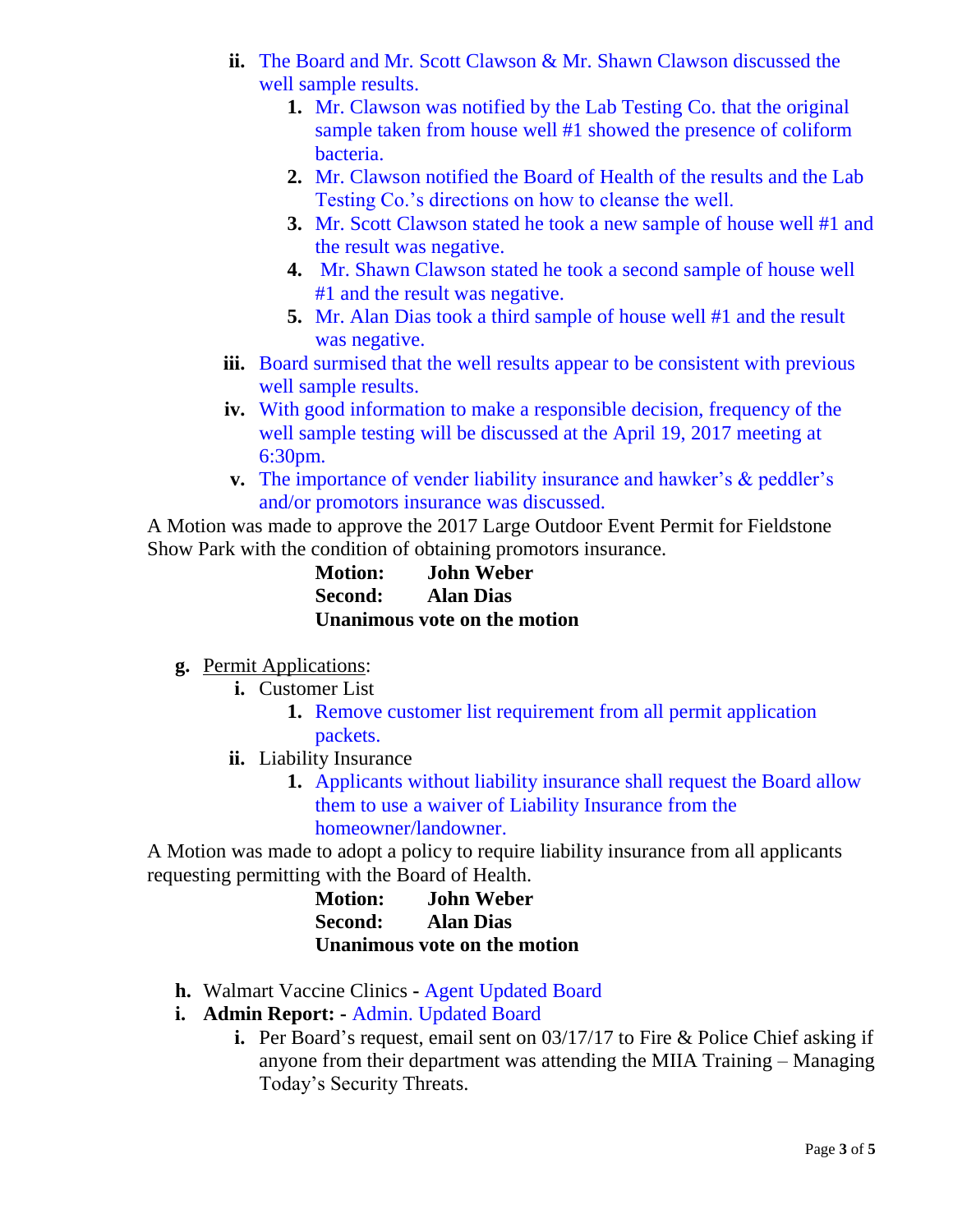**ii.** 2017 Rabies Clinic to be held June 10, 2017 from 9-10:30am at the Town Barn

# **j. Agent Report: -** Agent Updated Board

- **i.** Letter out to homeowner and bank on condition of house
- **ii.** Hand washing sink
- **iii.** New menu and floor plan for food establishment
	- **1.** Septic
	- **2.** Seating
	- **3.** Handicap bathroom
- **iv.** Meeting with Silver Lake wellness director
- **v.** Hidden in Plain Sight
- **vi.** Talking about tick borne diseases
- **vii.** Small sink hole near tank installed last June
- **viii.** Are installers liable for one year?
- ix. Lining up exciting wellness programs for next year!

### **4. Affirm Any Bills to be Paid: -** Board Affirmed

**a.** Efficient Excavating – DHCH Account - Invoice#880 – 395 Plymouth Street – 8,530.00

A Motion was made to affirm bill to be paid to Efficient Excavating from the DHCH Account.

> **Motion: Alan Dias Second: John DeLano Unanimous vote on the motion**

### **5. The Following to be signed**:

- **a. Meeting Minutes: -** Board Signed
	- **i.** March 01, 2017 Meeting Minutes
	- **ii.** March 15, 2017 Meeting Minutes
- **b. Expense Account# 01-512 – FY 17-14 -** Board Signed
	- **i.** WB Mason Invoice# I42566344 HEWCE505A Toner \$182.38
- **c. Revolving Account# 25-513 – FY 17-16 -** Board Signed
	- **i.** Grady Consulting Invoice# 8457– Plan Review 17 Lake Street -\$85.00
	- **ii.** Spath Engineering  $-033017-743$  Invoice#  $-$  Plan Review  $-524$ Thompson Street - \$85.00
- **d. Landfill Engineering Account# 01-519 – FY 17-03 -** Board Signed
	- **i.** Tighe & Bond Invoice# 031797029 Landfill Monitoring Services Rendered through 02.25.17 - \$825.00
- **e. Nursing Services Account# 01-522 – FY 17-08 -** Board Signed
	- **i.** Norwell Visiting Nurse Association Invoice# HBOH0217 Nursing Services for February 2017 - \$580.00
- **f. Permits**: **-** Board Approved
	- **i.** Fieldstone Show Park 2017 Large Outdoor Event Permit
	- **ii.** PLOP's for HOP's 2017 Large Outdoor Event Permit